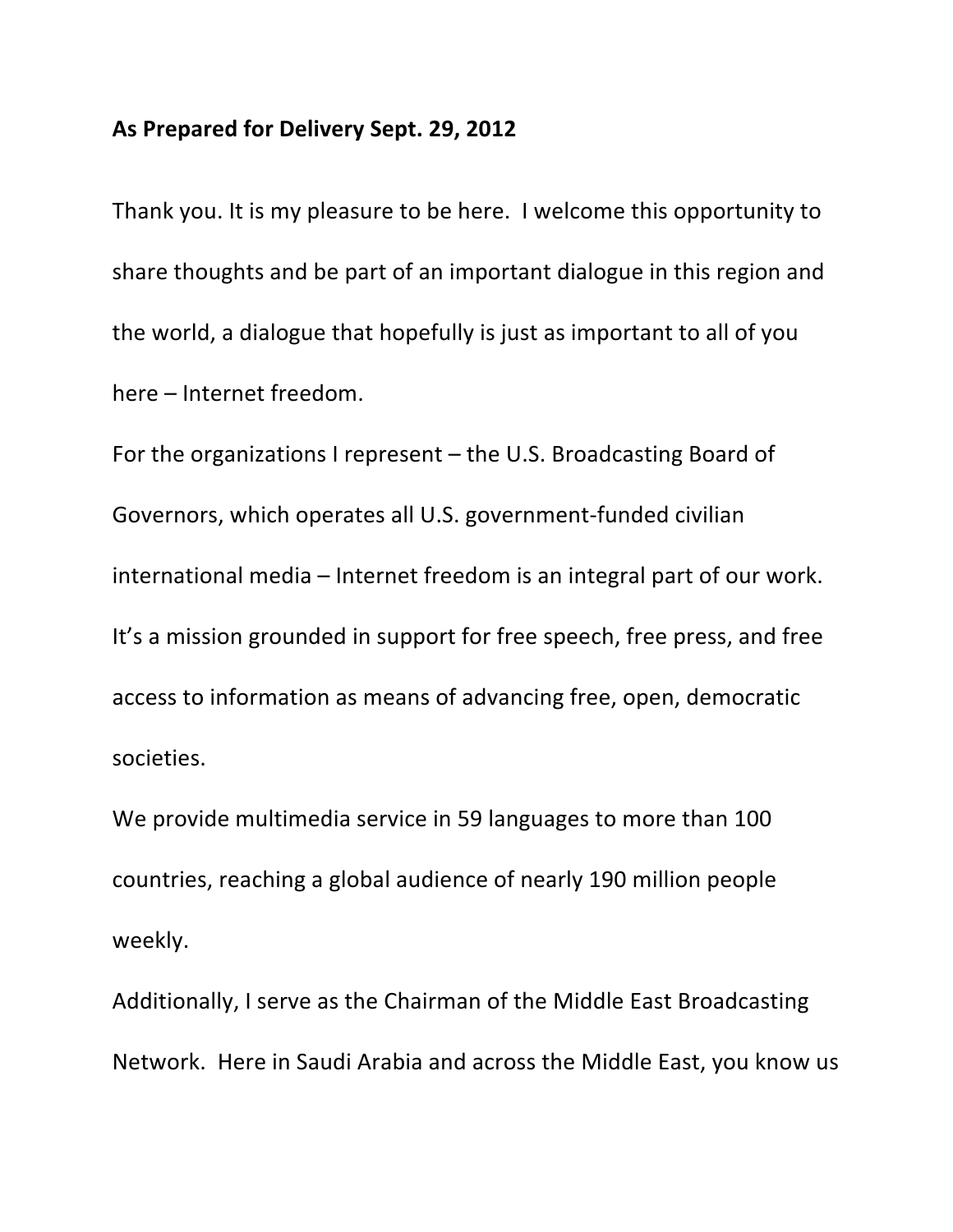as Alhurra TV and Radio Sawa.

Alhurra and Sawa are about supporting free flows of factual, credible news and information. 

They're not in business to advocate; they're in business to investigate and report.

They're journalistic organizations.

That's why we used the name Alhurra (the "free one") – to symbolize free press and expression. Every state-sponsored media organization has a mission. We are transparent about ours.

Let me say why. Just a few weeks ago we witnessed horrific attacks on U.S. embassies and consulates and the killing of U.S. diplomats in Benghazi. These crimes, provoked in part by a crude, privately made and insulting video, were fueled by the same satellite transmissions and viral spread of information that ignited the popular protests of the Arab Spring.

Media have extraordinary power.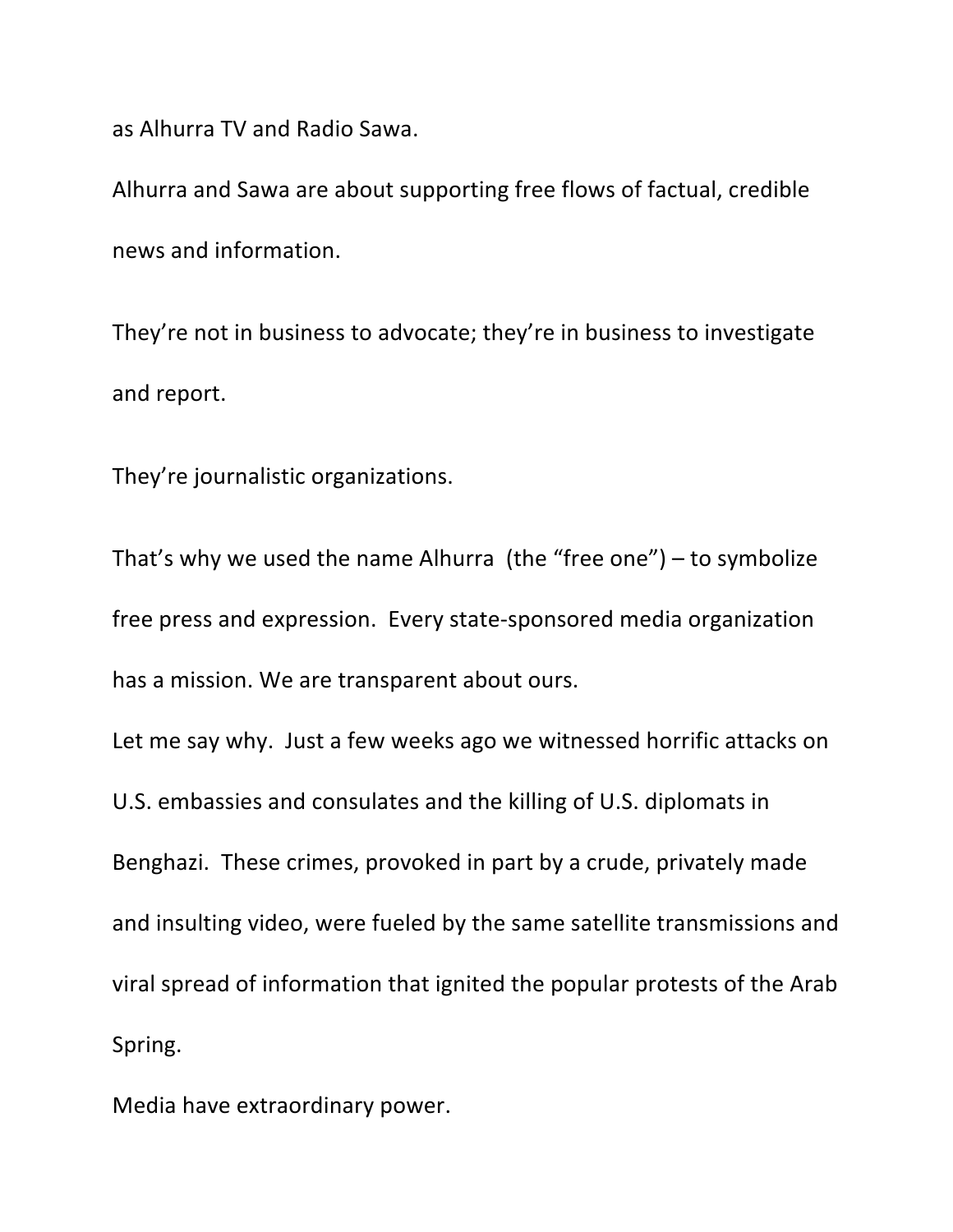They can convey messages of hate as well as hope.

But as President Obama said at the United Nations this week, "The strongest weapon against hateful speech is not repression; it is more speech."

I couldn't agree more.

In America, we believe in free speech as a fundamental human right. And that belief, extends to our international media services  $-$ 

digital media via the Internet and mobile, as well as traditional media via radio and TV.

Conventional wisdom holds that we live in a highly networked, interconnected world in which information flows instantaneously from one distant pole of the planet to another.

But, the irony is, while the world may be awash in media, media freedom remains elusive in scores of countries, from Cuba to China.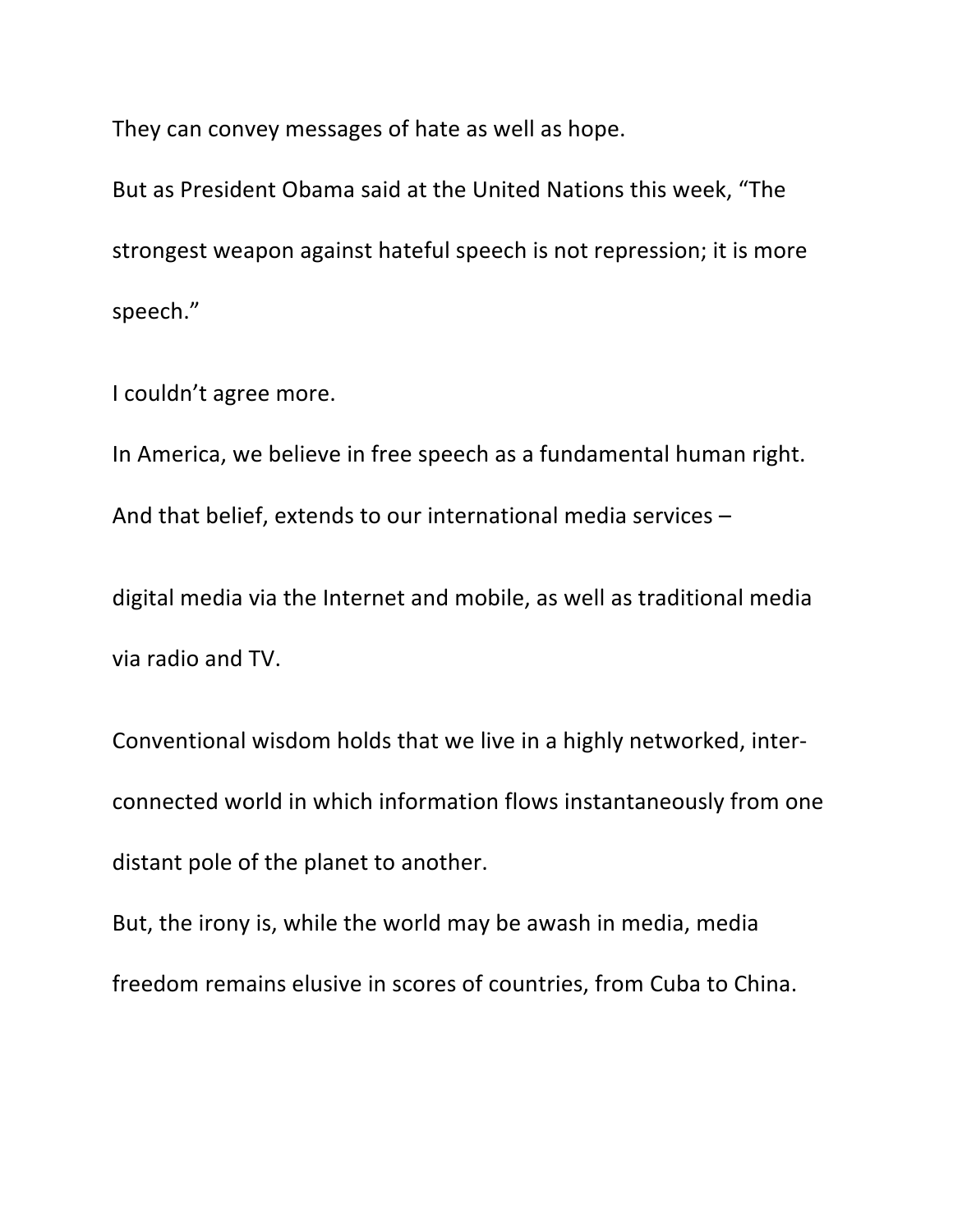In fact, free speech is all too frequently under siege.

Here in the Middle East with 20 countries and nearly 400 million people  $-$  according to US based NGO Freedom House, only 2% of the region has a fully free press.

I know this might sound surprising, even shocking, in light of hundreds of satellite TV channels available in the region. But it's true. National media environments remain relatively closed.

Why does this matter?

It matters because free societies offer their citizens genuine selfdetermination and development. People in free societies are able to be and become what they wish  $-$  in their relationships, careers, and civic engagement.

It also matters because over the long run free societies are the most peaceful and stable; they rarely threaten their neighbors or offer safe havens for terrorists.

Secretary of State Hillary Clinton, who serves with me on the Broadcasting Board of Governors, put it well: "Clamping down on ...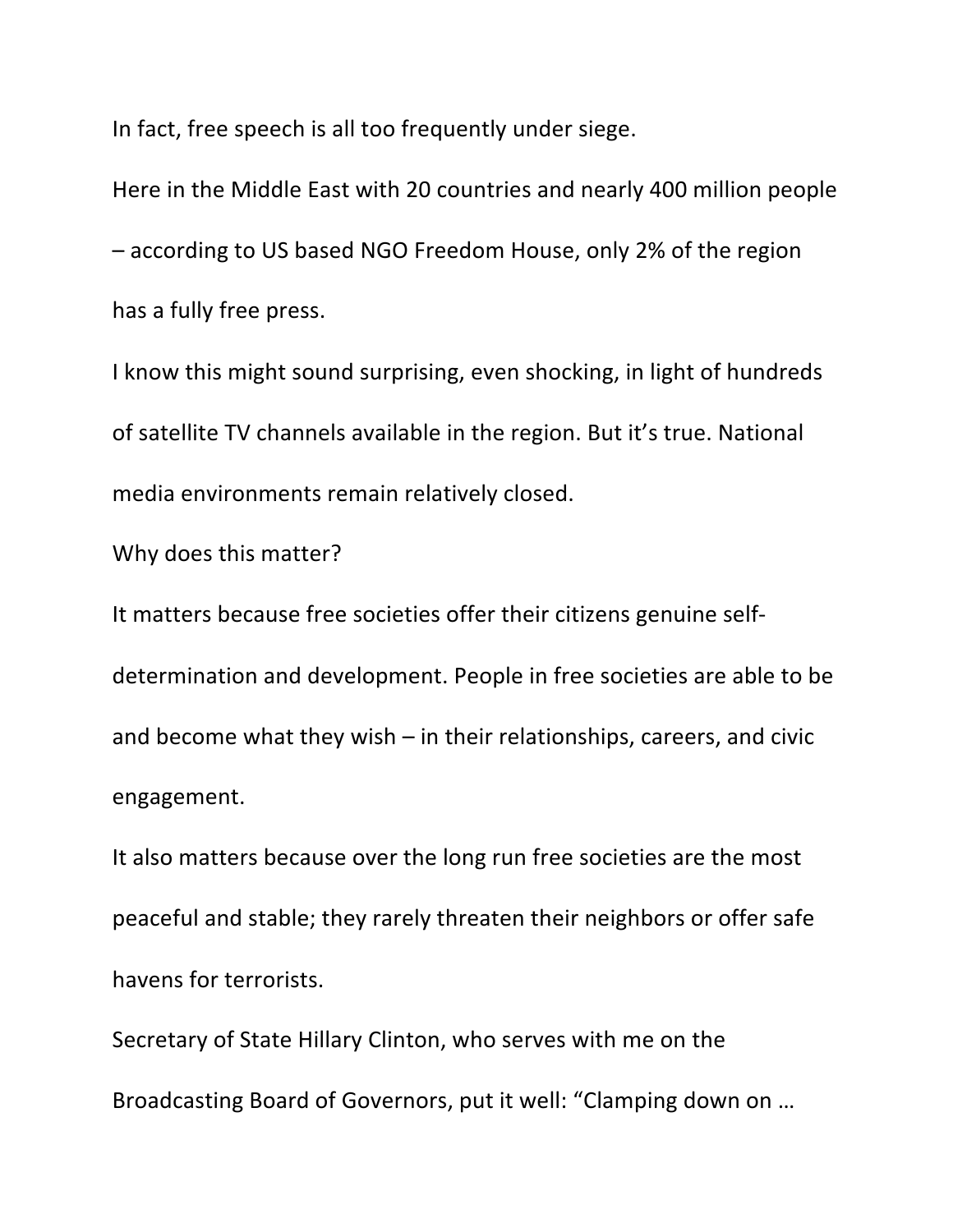what people read or say or see can create the illusion of security, but illusions fade because people's yearning for liberty does not." We at the BBG believe that free media and expression are essential to establishing and sustaining free, open democratic societies.

Our outlets play a role as surrogate free media in countries that lack them.

Which brings me to Internet freedom.

Last week Freedom House released a report on Internet freedom that found, and I quote: "Brutal attacks against bloggers, politically motivated surveillance, proactive manipulation of web content, and restrictive laws regulating speech online are among the diverse threats to Internet freedom emerging over the past two years." And it added, "Several downgrades, particularly in the Middle East, reflected intensified censorship, arrests, and violence against bloggers as the authorities sought to quell public calls for reform." So this is a subject of keen interest and relevance here in the region.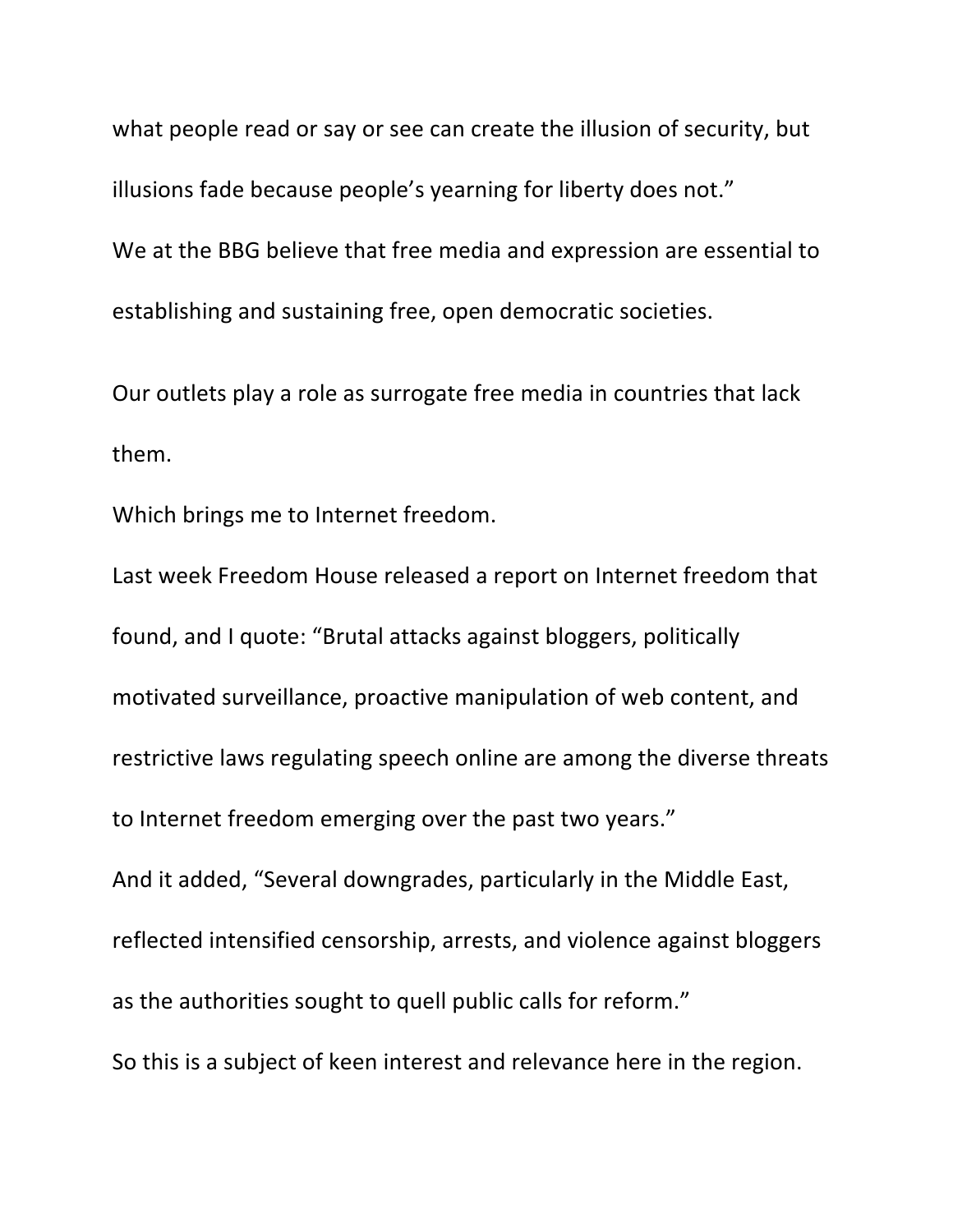Countries of the Middle East and Northern Africa are not alone in the struggle to protect and improve freedom of speech and while dealing with the rapidly expanding communication and social media platforms, like YouTube, Twitter, Facebook. There is not one country in the world without an annual violation of free speech.

When we look at Saudi Arabia and all across the Middle East, we see tremendous the population growth of our young people, which parallels the exponential growth of mobile devices, like smartphones. In fact, smartphone growth is faster here than in the US or the UK.

There are incredible cross pressures and growing pains for governments and societies that are struggling to deal with generational and technological changes in the way we communicate with one another. 

Additionally, last week's report further documents that Saudi Arabia has a significant social media presence. In the past year, Saudis have among the largest adopters of Twitter in the Arab world, with nearly 40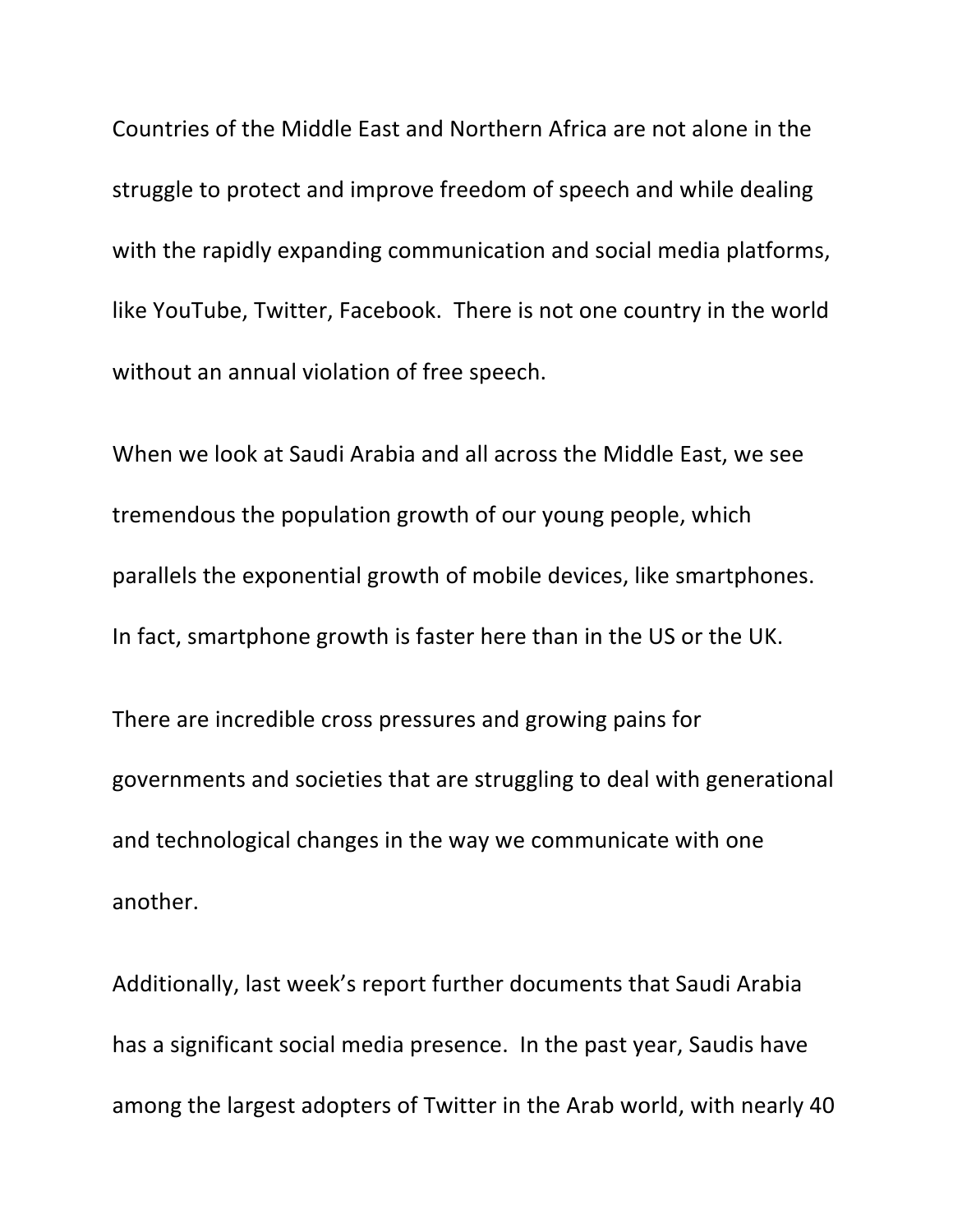percent of all Arab tweets coming from here. Saudi Arabia has nearly 5 million Facebook accounts, roughly one in five Saudis. And millions of Saudis visit YouTube on a regular basis. Saudis flooded social media sites following the 2011 Arab Spring; and hundreds, if not thousands participated in campaigns to demand political, social and economic reforms. 

As we see here and around the world, the digital divide between those with access to the Internet and those without it is shrinking and the rapid spread of mobile devices is bringing connectivity to populations that were previously cut off from the digital world.

All this makes has tremendous potential for the advancement of freedom of information, while posing significant challenges.

According to Freedom House, the world has less free press today than 20 years ago. It's ironic given the how quickly free media is decentralized.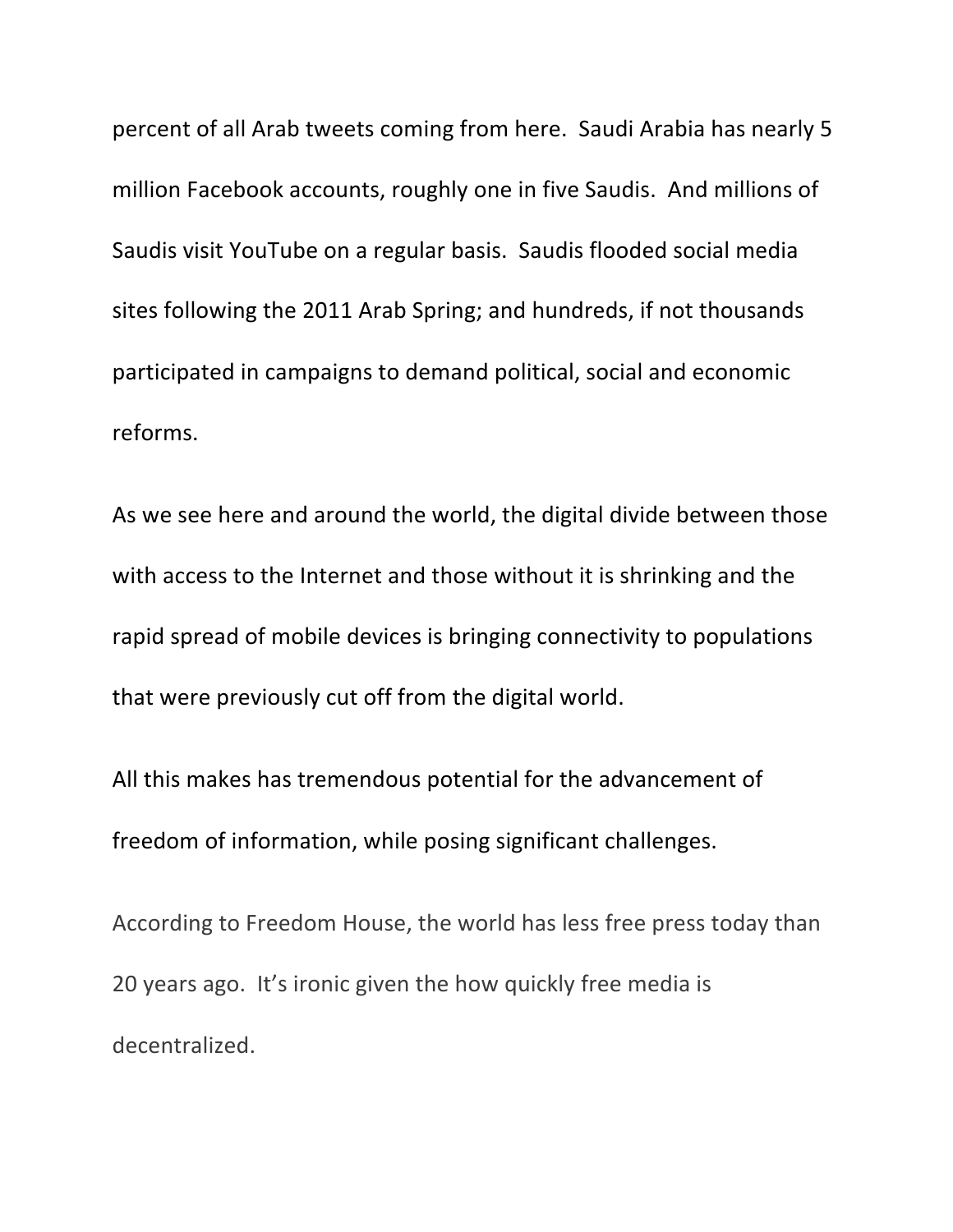In recognition of increasing internet censorship, the BBG's Global Internet Freedom program works with cutting edge developers. Globally, more than 15 million people daily use a tool to circumvent restrictions to the Internet. Hundreds of thousands of these people live in the Middle East and Northern Africa.

To counter these censorship threats, the BBG's Internet Freedom Program is taking a number of steps to help users circumvent government created firewalls that block access to certain content and to avoid surveillance by accessing the Internet anonymously. Given the active campaigns in some countries to censor online news, we must continuously experiment with anti-censorship tools. We regularly test new techniques, keep the ones that work and drop those that don't.

Some of our successes include:

Tor is an anonymity network that provides strong privacy protections and security against traffic analysis and surveillance.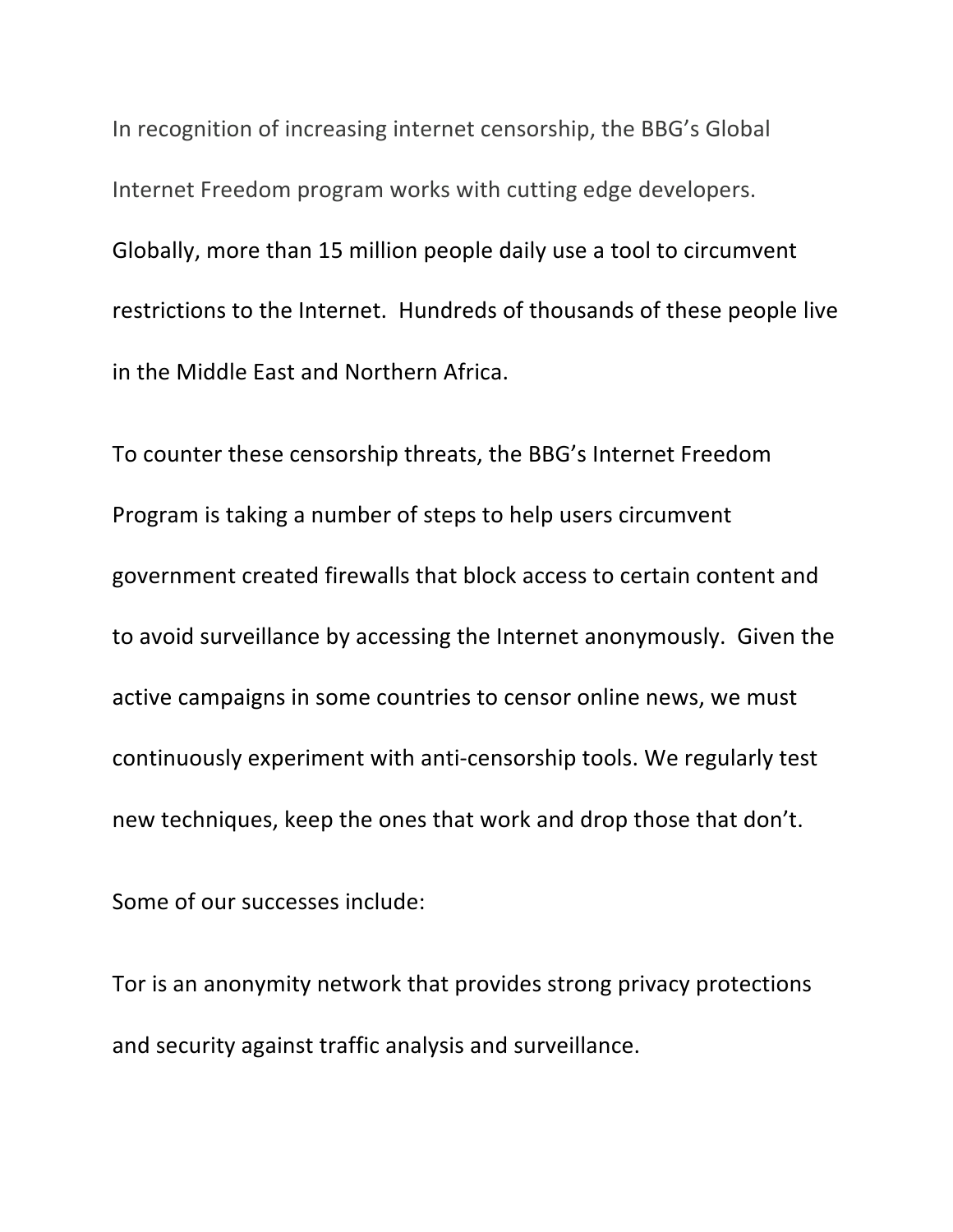Freegate is an anti-censorship software product designed to provide secure and fast Internet access.

Psiphon is a web proxy with enhanced video caching and streaming abilities. 

And Ultrasurf is a proxy circumvention tool that is used by BBG audiences in places like Iran, China and Vietnam.

While we are eager to provide our audiences with tools to gain access to an uncensored Internet, we know we have to take the safety and privacy of users very seriously.

While no tool is completely safe, we work to make users SAFER.

That's why we insist on third-party testing to ensure that the products we back do not contain flaws that could compromise the anonymity these products promise.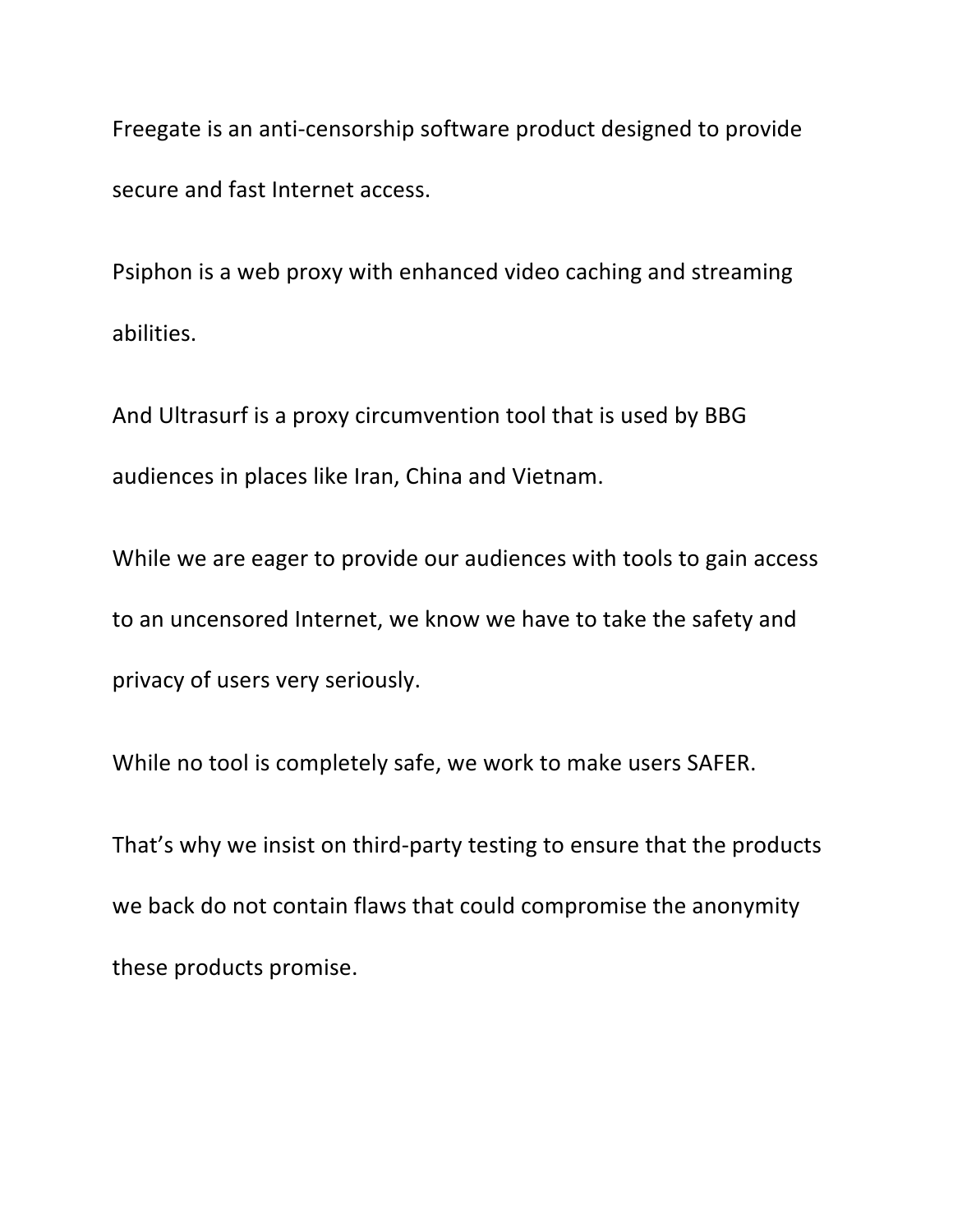Meanwhile, our broadcasters are pursuing a strong innovation agenda that includes the development of next-generation content, tools, and distribution platforms.

One example, Radio Sawa, Alhurra television and Voice of America invited Egyptian students and freelance journalists to post images and reports to the Twitter hashtag #Egyptdecides and a special EgyptDecides Facebook page.

But unfortunately, there are too many authoritarian states that have taken various measures to filter, monitor or otherwise obstruct free speech online.

Sadly, over the past two years, both physical and technical attacks on journalists and bloggers have been on the rise. In our own broadcast family, two Alhurra journalists who reportedly have been seized by Syrian forces on August  $20<sup>th</sup>$  remain missing.

The BBG's Internet Freedom program aims to both maximize access to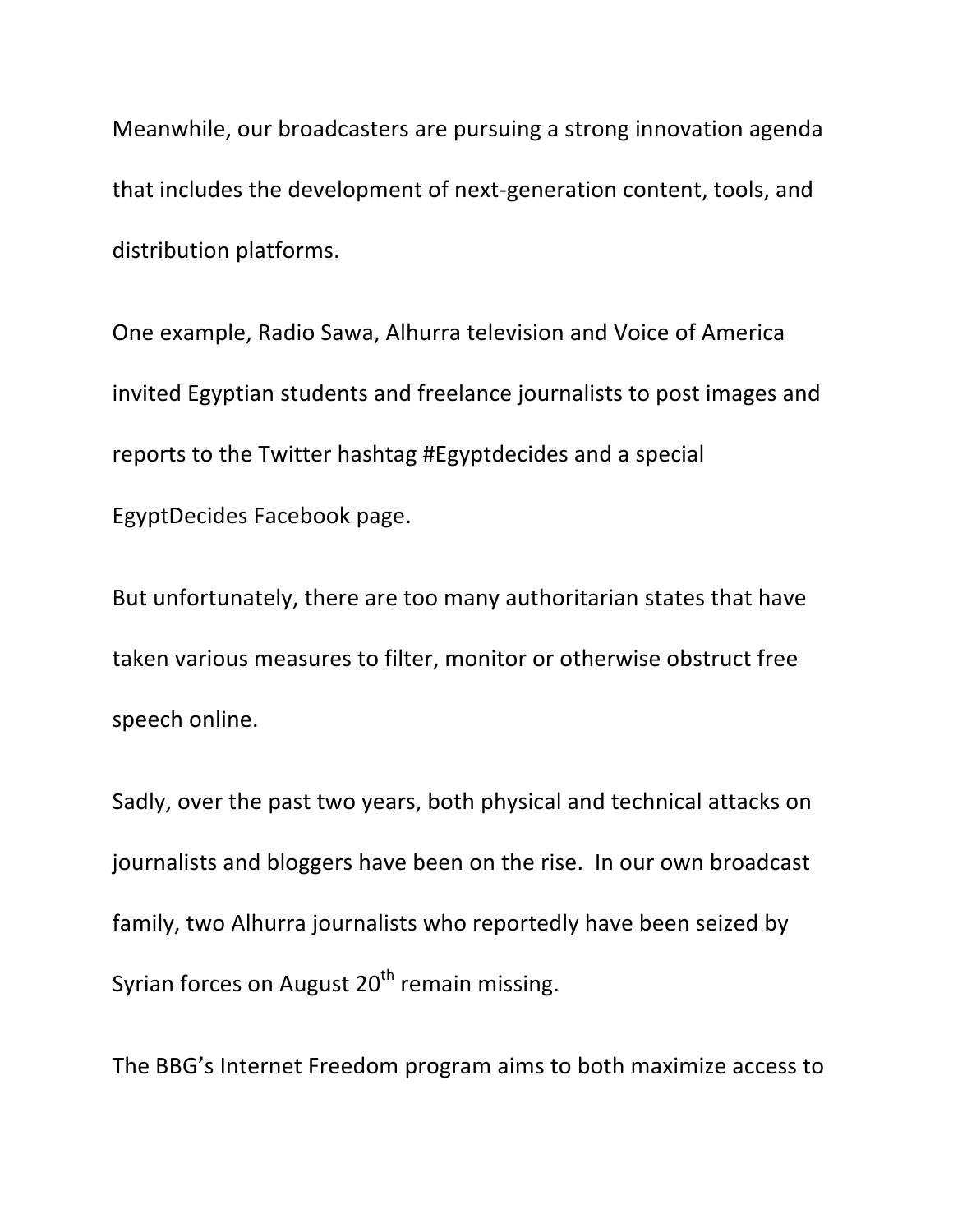information and minimize and ultimately eliminate Internet censorship.

We see censorship as a serious threat to free expression in repressive societies, users can also find themselves the targets of surveillance, their websites and social media accounts can be hacked and the Internet and mobile service can be restricted or cut off completely. Penalties for accessing or distributing prohibited content can be severe. Reactive Internet censorship, and thus Internet circumvention, especially concerning social media is on the rise. And the complex challenges remain.

Global citizens are using media not only to tell their stories on a digital world stage but also to connect with one another, to chart the future of their communities, and build new forms of civil society and civil discourse. Widespread access to information also contributes to economic growth by empowering users and encouraging them to create communities around issues and enterprises. We at the Broadcasting Board of Governors are committed to broadening access